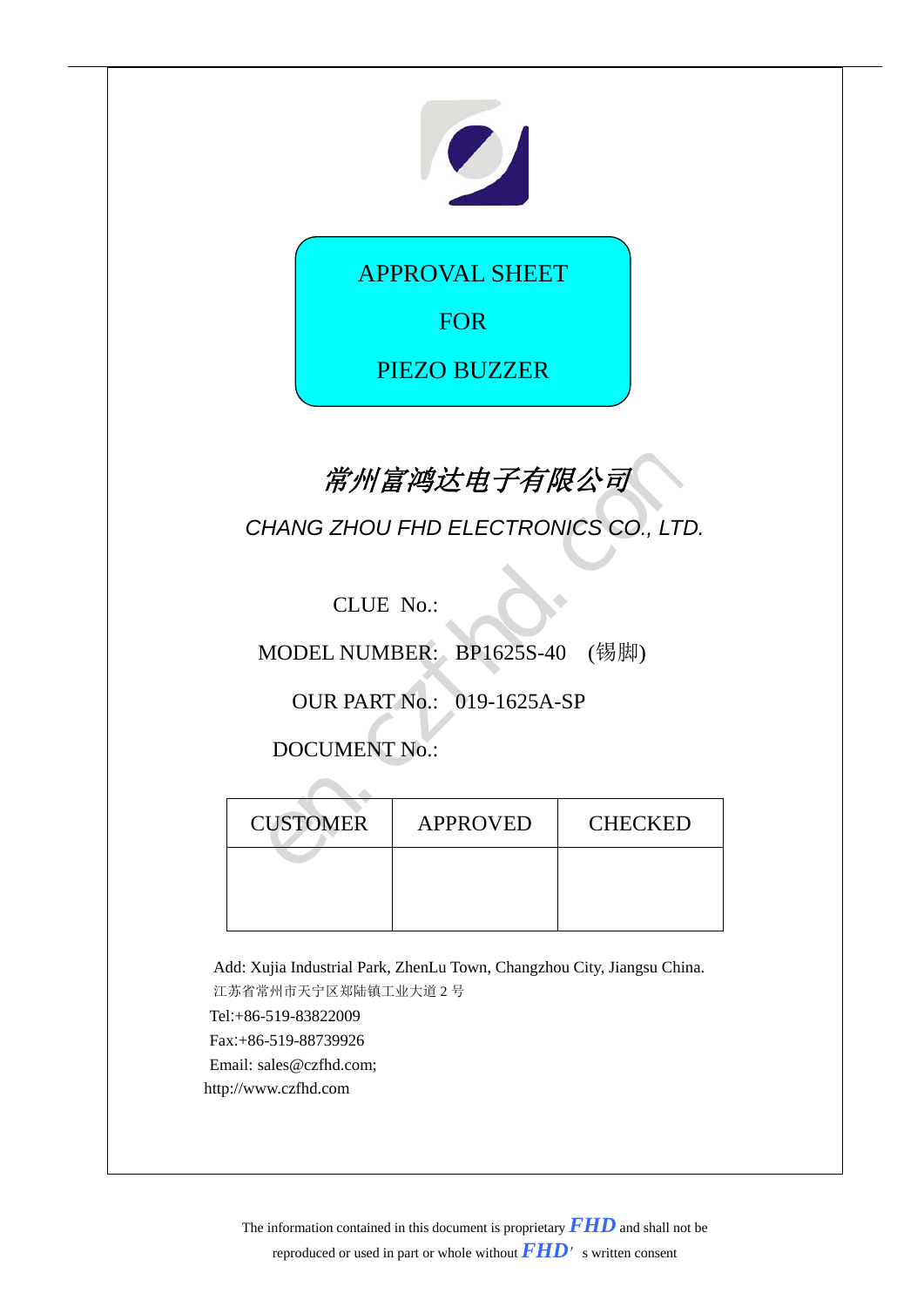

Tel:+86-519-83822009 Fax:+86-519-88739926

Email: [sales@czfhd.com;](mailto:sales@czfhd.com) http://www.czfhd.com

| CLUE NO:                     |                        | <b>Specification for Piezoelectric Ceramic</b> | Des.      | Page 2 of 7      |
|------------------------------|------------------------|------------------------------------------------|-----------|------------------|
|                              | <b>Buzzer SMD Type</b> |                                                | Wang Min  | Update/2017-7-29 |
| <b>Model No.: BP1625S-40</b> |                        |                                                | Chk.      | Apr.             |
|                              |                        | P/N:019-1625A-SP                               | Jiang Yin |                  |

| 1. Document revision history |    |           |      |     |
|------------------------------|----|-----------|------|-----|
| 修改时间                         | 版本 | 修改页次      | 修改内容 | 确认人 |
|                              |    |           |      |     |
|                              |    |           |      |     |
|                              |    |           |      |     |
|                              |    |           |      |     |
|                              |    |           |      |     |
|                              |    |           |      |     |
|                              |    |           |      |     |
|                              |    |           |      |     |
|                              |    |           |      |     |
|                              |    |           |      |     |
|                              |    |           |      |     |
|                              |    |           |      |     |
|                              |    |           |      |     |
|                              |    |           |      |     |
|                              |    |           |      |     |
|                              |    |           |      |     |
|                              |    | $\bullet$ |      |     |
|                              |    |           |      |     |
|                              |    |           |      |     |
|                              |    |           |      |     |
|                              |    |           |      |     |
|                              |    |           |      |     |
|                              |    |           |      |     |
|                              |    |           |      |     |
|                              |    |           |      |     |
|                              |    |           |      |     |
|                              |    |           |      |     |
|                              |    |           |      |     |
|                              |    |           |      |     |
|                              |    |           |      |     |
|                              |    |           |      |     |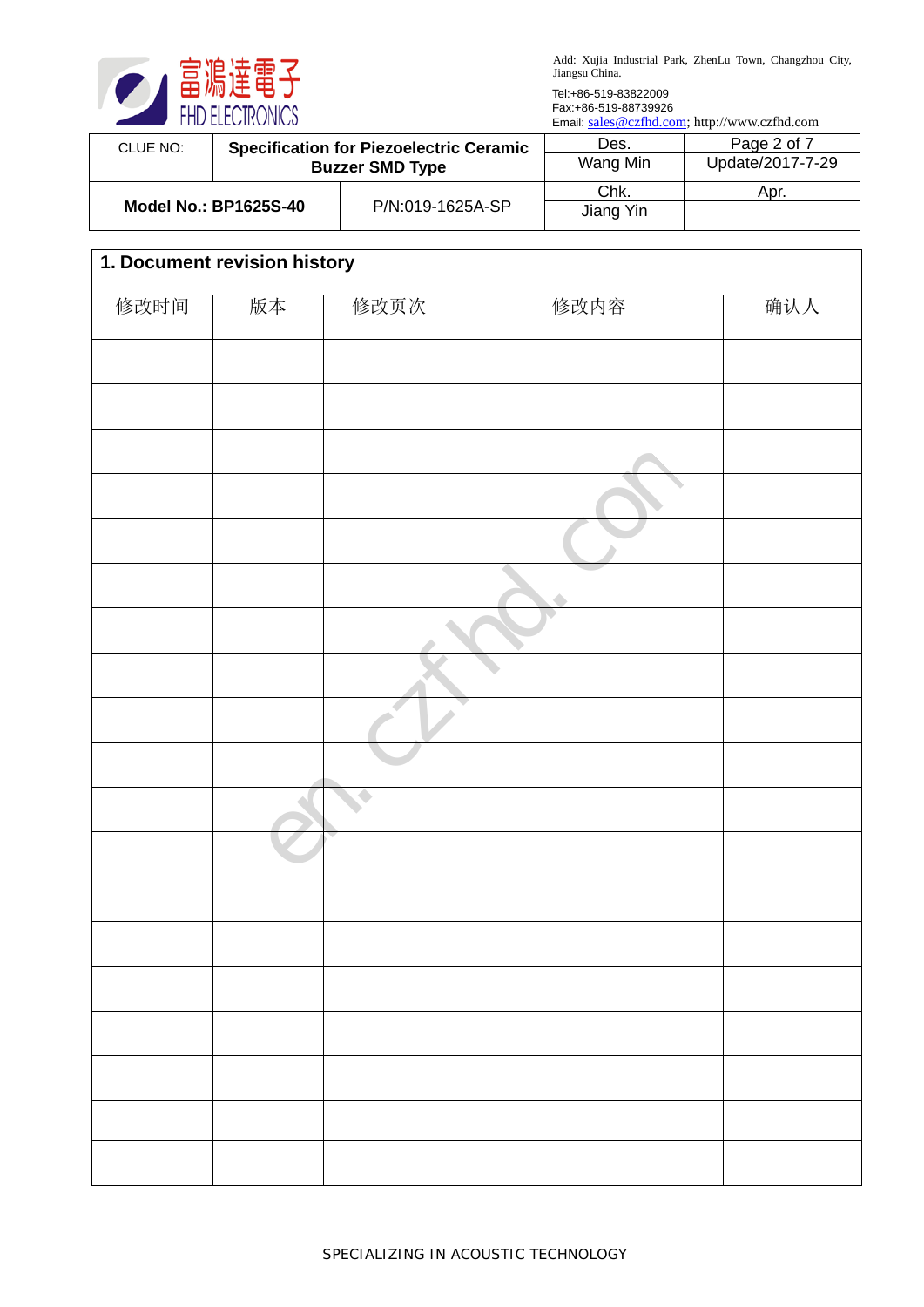

Tel:+86-519-83822009 Fax:+86-519-88739926

Email: [sales@czfhd.com;](mailto:sales@czfhd.com) http://www.czfhd.com

 $2.5 \pm 0.2$ 

| CLUE NO: | <b>Specification for Piezoelectric Ceramic</b> |                  | Des.              | Page 3 of 7      |
|----------|------------------------------------------------|------------------|-------------------|------------------|
|          | <b>Buzzer SMD Type</b>                         |                  | Wang Min          | Update/2017-7-29 |
|          | <b>Model No.: BP1625S-40</b>                   | P/N:019-1625A-SP | Chk.<br>Jiang Yin | Apr.             |

|                  | 2. Technical Parameter Measuring condition                                                                                                       |                                                                                                               |  |  |  |
|------------------|--------------------------------------------------------------------------------------------------------------------------------------------------|---------------------------------------------------------------------------------------------------------------|--|--|--|
|                  | Part shall be measured under a condition (Temperature: $5 \sim 35^{\circ}$ C,                                                                    |                                                                                                               |  |  |  |
|                  | Humidity: $45\% \sim 85\%$ R.H., Atmospheric pressure: 860 $\sim$ 1060hPa)                                                                       |                                                                                                               |  |  |  |
|                  | unless the standard condition (Temperature: $25\pm3\degree$ C, Humidity:<br>60±10%R.H. Atmospheric pressure: 860 $\sim$ 1060hPa) is regulated to |                                                                                                               |  |  |  |
|                  | measure.                                                                                                                                         |                                                                                                               |  |  |  |
| 1                | <b>Resonant Frequency</b>                                                                                                                        | $4000 \pm 500$ Hz                                                                                             |  |  |  |
| 2                | <b>Operating Voltage</b>                                                                                                                         | $1~25$ Vp-p                                                                                                   |  |  |  |
| 3                | <b>Rated Current</b>                                                                                                                             | Max.5mA, At 4KHz 50% duty Square Wave 9Vp-p                                                                   |  |  |  |
| $\overline{4}$   | Sound Output at 10cm                                                                                                                             | Min. 80dB, At 4KHz 50% duty Square Wave 9Vp-p                                                                 |  |  |  |
| $5\phantom{.0}$  | Capacitance                                                                                                                                      | 14000 $\pm$ 30% pF At 1KHz                                                                                    |  |  |  |
| 6                | <b>Operating Temperature</b>                                                                                                                     | $-30^{\circ}\text{C}\sim+70^{\circ}\text{C}$                                                                  |  |  |  |
| $\overline{7}$   | Store Temperature                                                                                                                                | -40 $^{\circ}$ C ~+85 $^{\circ}$ C                                                                            |  |  |  |
| 8                | Net Weight                                                                                                                                       | Approx 1g                                                                                                     |  |  |  |
| $\boldsymbol{9}$ | <b>RoHS</b>                                                                                                                                      | Yes                                                                                                           |  |  |  |
| 3.               | <b>Dimensions</b><br>Unit: mm                                                                                                                    |                                                                                                               |  |  |  |
|                  | $16 \pm 0.2$<br>Sound Hole<br>φ<br>$\circ$<br>$4 - 01$<br>$\circ$ $\circ$<br>$2 - 0.7$                                                           | Sound Hole<br>0.25<br>$\sim$<br>$\circ$ $\circ$<br>О<br>$\scriptstyle\sim$<br>20<br>$+9$<br>$\circ$<br>$\sim$ |  |  |  |
|                  | 2                                                                                                                                                | $2.5 \pm 0.2$                                                                                                 |  |  |  |

\*Unit: mm; Tolerance: ±0.5mm Except Specified \*Housing Material: Black LCP \*Terminal plate: 2 soldering pads, tin Plating Brass

SPECIALIZING IN ACOUSTIC TECHNOLOGY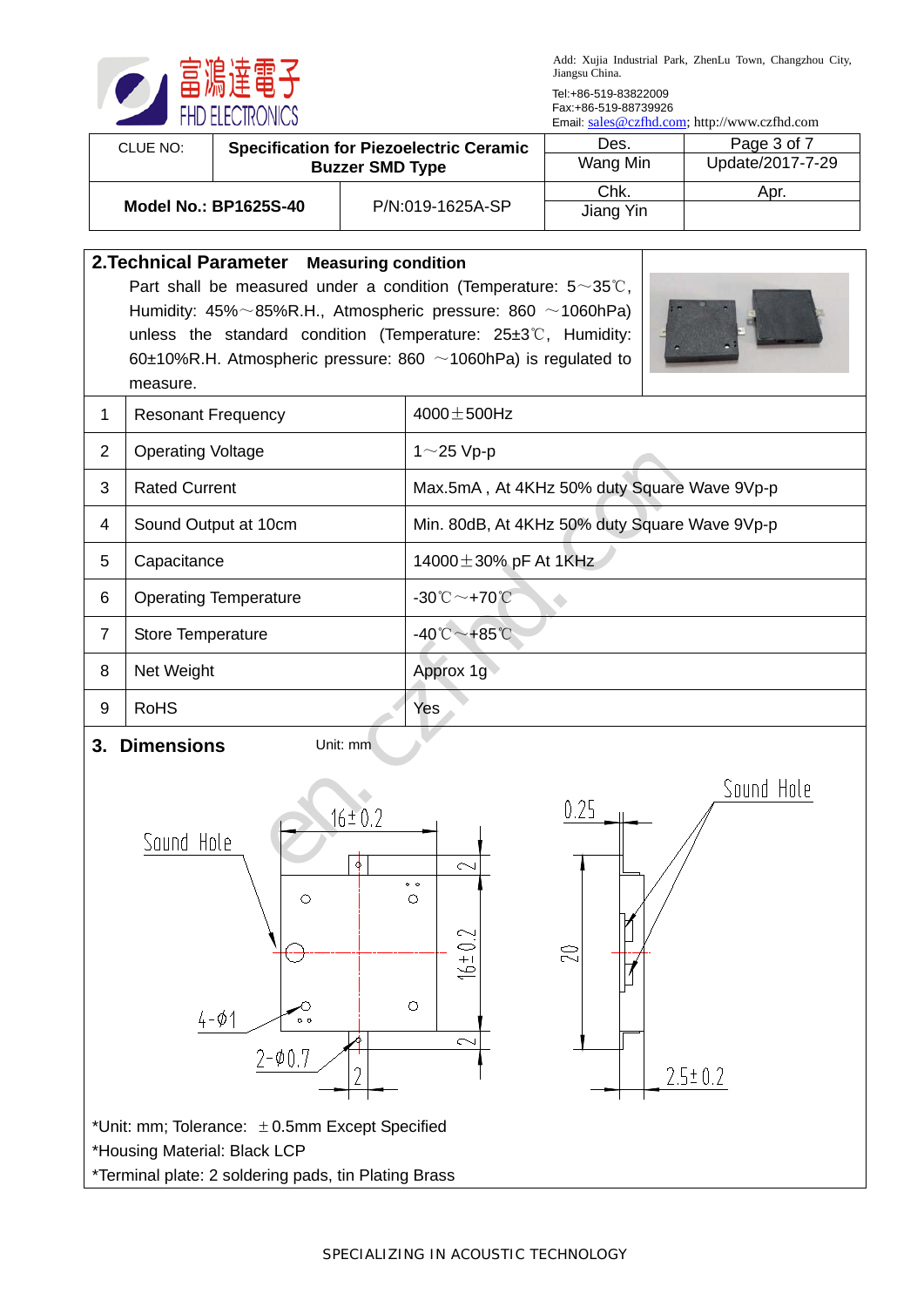

Tel:+86-519-83822009 Fax:+86-519-88739926

Email: [sales@czfhd.com;](mailto:sales@czfhd.com) http://www.czfhd.com

| CLUE NO:                     |                        | <b>Specification for Piezoelectric Ceramic</b> | Des.      | Page 4 of 7      |
|------------------------------|------------------------|------------------------------------------------|-----------|------------------|
|                              | <b>Buzzer SMD Type</b> |                                                | Wang Min  | Update/2017-7-29 |
| <b>Model No.: BP1625S-40</b> |                        | P/N:019-1625A-SP                               | Chk.      | Apr.             |
|                              |                        |                                                | Jiang Yin |                  |

#### **4. Electrical And Acoustical Measuring Condition**

#### **Recommended Setting**



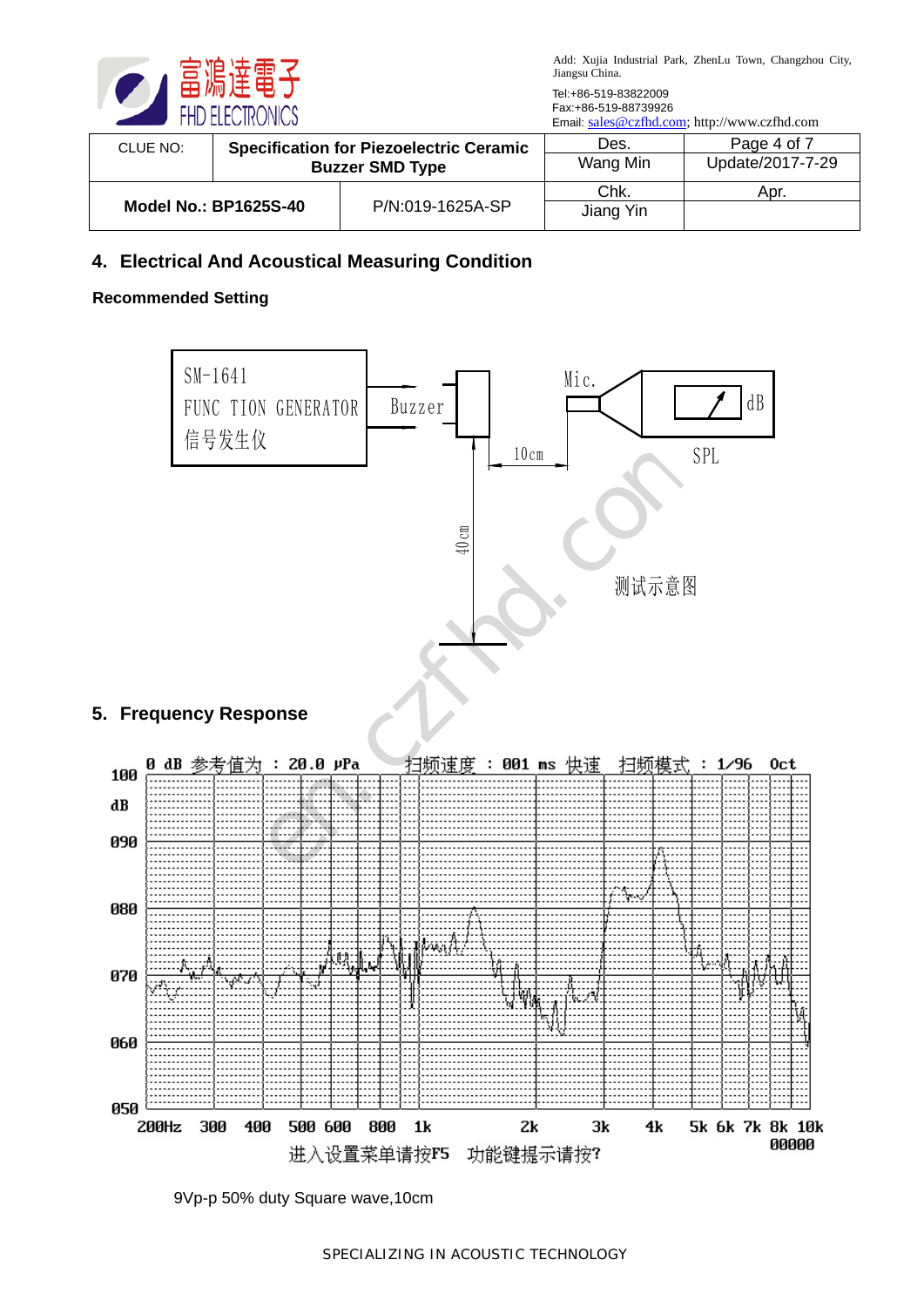

Tel:+86-519-83822009 Fax:+86-519-88739926

Email: [sales@czfhd.com;](mailto:sales@czfhd.com) http://www.czfhd.com

| CLUE NO: | <b>Specification for Piezoelectric Ceramic</b> |                  | Des.              | Page 5 of 7      |
|----------|------------------------------------------------|------------------|-------------------|------------------|
|          | <b>Buzzer SMD Type</b>                         |                  | Wang Min          | Update/2017-7-29 |
|          | <b>Model No.: BP1625S-40</b>                   | P/N:019-1625A-SP | Chk.<br>Jiang Yin | Apr.             |

## **6. Surface mounting condition**

#### 6.1 Reflow soldering

Recommendable reflow soldering condition is as follows.



- **Note:** (1) In automated mounting of the SMD sound transducers on PCB, any bending, expanding and pulling forces or shocks against the SMD sound transducers shall be kept minimum to prevent them from electrical failures and mechanical damages of the devices. (2) In the reflow soldering, too high soldering temperatures and too large temperature Gradient such as rapid heating or cooling may cause electrical failures and mechanical damages of the devices.
	- 6.2 Soldering pattern

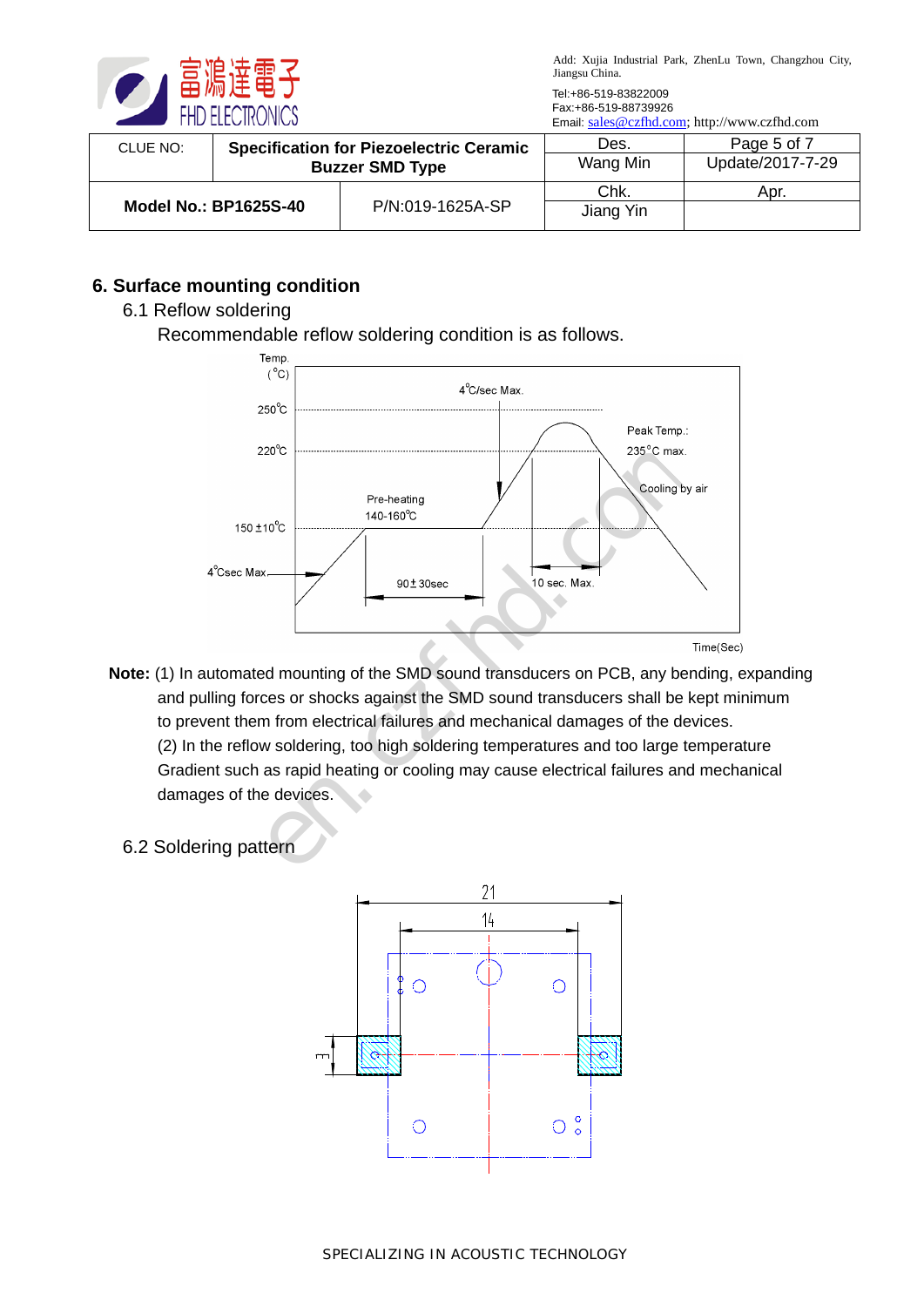

Tel:+86-519-83822009 Fax:+86-519-88739926

Email: [sales@czfhd.com;](mailto:sales@czfhd.com) http://www.czfhd.com

| CLUE NO: | <b>Specification for Piezoelectric Ceramic</b> |                  | Des.              | Page 6 of 7      |
|----------|------------------------------------------------|------------------|-------------------|------------------|
|          | <b>Buzzer SMD Type</b>                         |                  | Wang Min          | Update/2017-7-29 |
|          | <b>Model No.: BP1625S-40</b>                   | P/N:019-1625A-SP | Chk.<br>Jiang Yin | Apr.             |

#### **7. Reliability Test**

After any following tests the part shall meet specifications without any degradation in appearance and performance except SPL. SPL shall not deviate more than -10 dB from the initial value

#### **7.1Ordinary Temperature Life Test**

The part shall be subjected to 96 hours at  $25 \pm 10^{\circ}$ . Input rated voltage Resonant frequency, 1/2 duty Square wave.

#### **7.2 High Temperature Test**

The part shall be capable of with standing a storage temperature of +85℃ for 96 hours.

#### **7.3 Low Temperature Test**

The part shall be capable of with standing a storage temperature of -40℃ for 96 hours.

#### **7.4Humidity Test**

Temperature:+40℃ $\pm$ 3℃ Relative Humidity:90% $\sim$ 95% Duration: 48 hours and expose to room temperature for 6 hours

#### **7.5Temperature Shock Test**

Temperature:60℃ /1hour→ 25℃/3hours→-20℃/1hour→ 25℃/3hours (1cycle) Total cycle: 10 cycles ncy, 1/2 duty Square wave.<br> **re Test**<br>
capable of with standing a storage temperature of +88<br>
capable of with standing a storage temperature of -40<br>
0°C±3℃ Relative Humidity:90%~95% Duration: 48<br>
oom temperature for 6 hou

#### **7.6Drop Test**

Standard Packaging From 75cm(Drop on hard wood or board of 5cm thick,

three sides, six plain.)

# **7.7Vibration Test**

Vibration:1000cycles /min. Amplitude:75cm, Duration: 1 hour in each 3 axes

#### **7.8Reflow Test**

Use recommendable reflow soldering condition (as shown in 5.1)

(1) No abnormality should be found after reflow

(2) Good soldering to meet soldering requirements